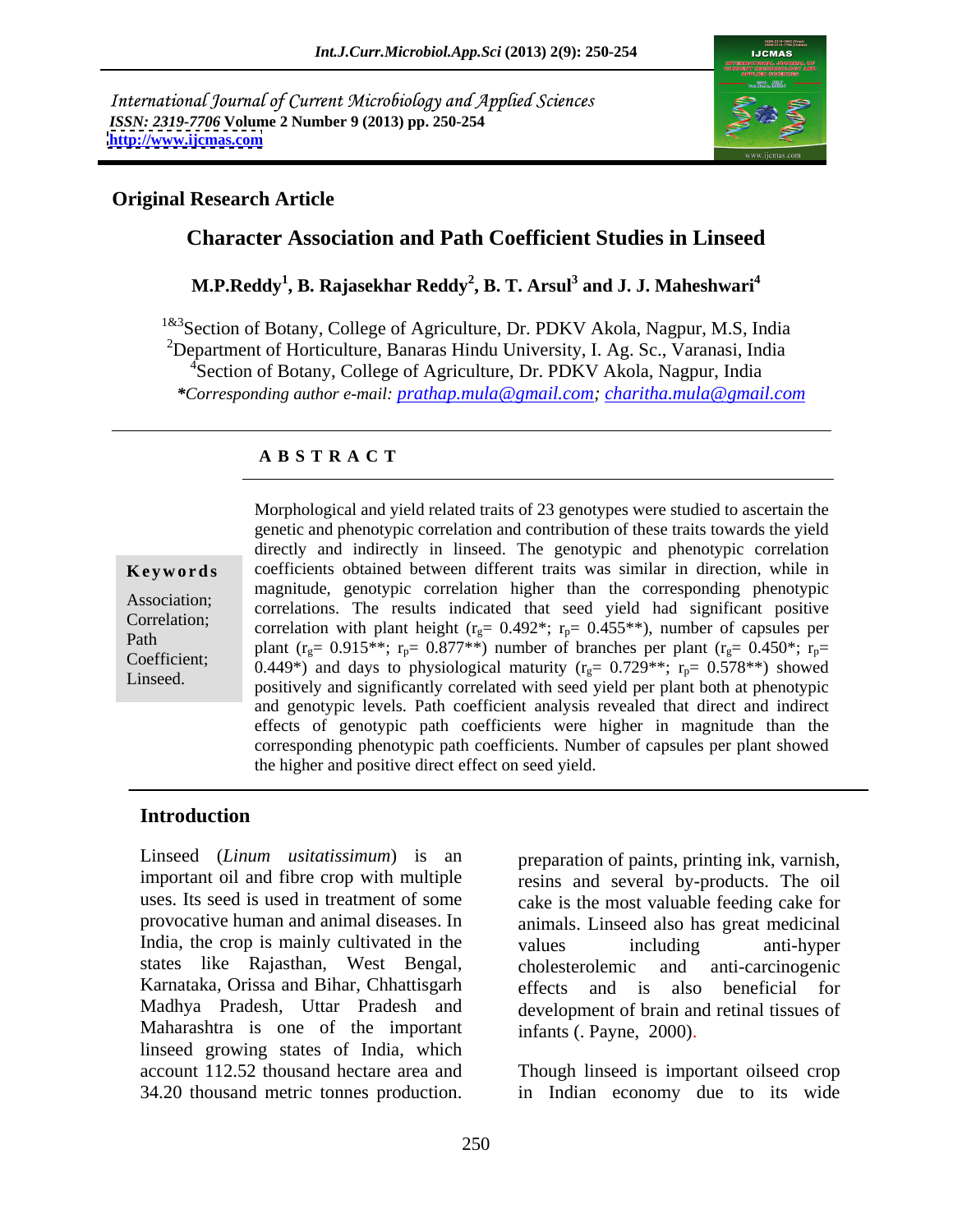industrial utility, the average productivity is quite low as compared to other countries. Since yield is a complex quantitative character and is governed by a estimated by using formula suggested by number of other characters, the exact (Miller *et al.*, 1958). Path analysis was association between these characters with carried out according to the method yield must be known for effective developed by (Wright, 1921) and selection. Therefore, the present elaborated by (Dewey and Lu, 1959) investigation was carried out to determine the effect of direct and indirect **Results and Discussion** relationship between seed yield and yield components and to determine the best relation criteria for increasing seed yield

Twenty three (A-95-B, EC-1392, EC- EC 544, Eita, GS-15, A-125, LCK- 8605, LCK-88062, JRF-5, EC-4168, EC-9825, KL-178, BR-1, ACC NO- 4/47, Neelum, Agriculture, AICRP on Linseed, Nagpur, latitude and  $79^{\circ}$  09' E longitude, India; in meter row length. The row-to-row distance was 30 cm. Recommended cultural capsules per plant  $(r<sub>e</sub>= 0.356^*; r<sub>p</sub>= 0.311)$ , practices and plant protection measures mumber of branches per plant  $(r<sub>e</sub>=$ randomly selected plant of each genotype per plant is positively and significantly

from two replications.

The data were subjected to statistical analysis. Coefficients of correlation were developed by (Wright,

## **Results and Discussion**

of flax varieties. characters of yield among themselves and **Materials and Methods between** various yield attributes with 1424, GS-234, PKDL-18, Ayogi, ES-44, and indirect contribution of individual Kartika, Padmini and PKVNL-260) linseed genotypes were grown during *rabi* coefficients for most of the parameters 2010-2011 at Research Farm, Department indicating strong inherent association of Genetics and Plant Breeding, College of between the various characters. Similar situated at 305 meters msl and  $21^{\degree}$  09' N  $\qquad$  Joshi, 2004). The results indicated that randomized complete block design in two correlation with plant height  $(r_g=0.492^*;$ replications. These 23 genotypes were  $r_p= 0.455**$ ), number of capsules per plant diverse collection of varieties of  $(r_g= 0.915**; r_p= 0.877**)$  number of indigenous as well as exotic origin and branches per plant  $(r_g= 0.450^*; r_p= 0.449^*)$ advanced lines developed with and days to physiological maturity  $(r_g=$ involvement of diverse parents at AICRP  $0.729**$ ;  $r_p= 0.578**$ ). On the other hand on Linseed. Each genotype was grown in 3 days to 50% flowering is positively and were followed to raise the crop. Data were  $0.566**;$   $r_p = 0.472$  and days to recorded on days to 50% flowering, days physiological maturity ( $r_g$ = 0.593\*\*;  $r_p$ = to Physiological maturity, plant height, 0.417\*). Plant height is positively and number of primary branches per plant, significantly correlated with number of number of capsules per plant, 1000-seed capsules per plant  $(r<sub>o</sub>= 0.469<sup>*</sup>; r<sub>n</sub>= 0.452<sup>*</sup>)$ weight and seed yield per plant. These and days to physiological maturity  $(r_g=$ observations were recorded on five  $0.383**$ ;  $r_p=0.326$ ). Number of capsules Correlation coefficient estimates degree of of different component with the yield. The correlation studies yield, provides a basis for further breeding programmes. Path analysis measures direct attributes towards seed yield. Correlation coefficients (Table 1) indicated that genotypic correlation coefficients were greater than phenotypic correlation findings were reported (Sohan *et al.,* 2004; seed yield had significant positive significantly correlated with number of capsules per plant (r<sub>g</sub>= 0.356\*; r<sub>p</sub>= 0.311),<br>number of branches per plant (r<sub>g</sub>= significantly correlated with number of capsules per plant ( $r_g$ = 0.469<sup>\*</sup>;  $r_p$ = 0.452<sup>\*</sup>)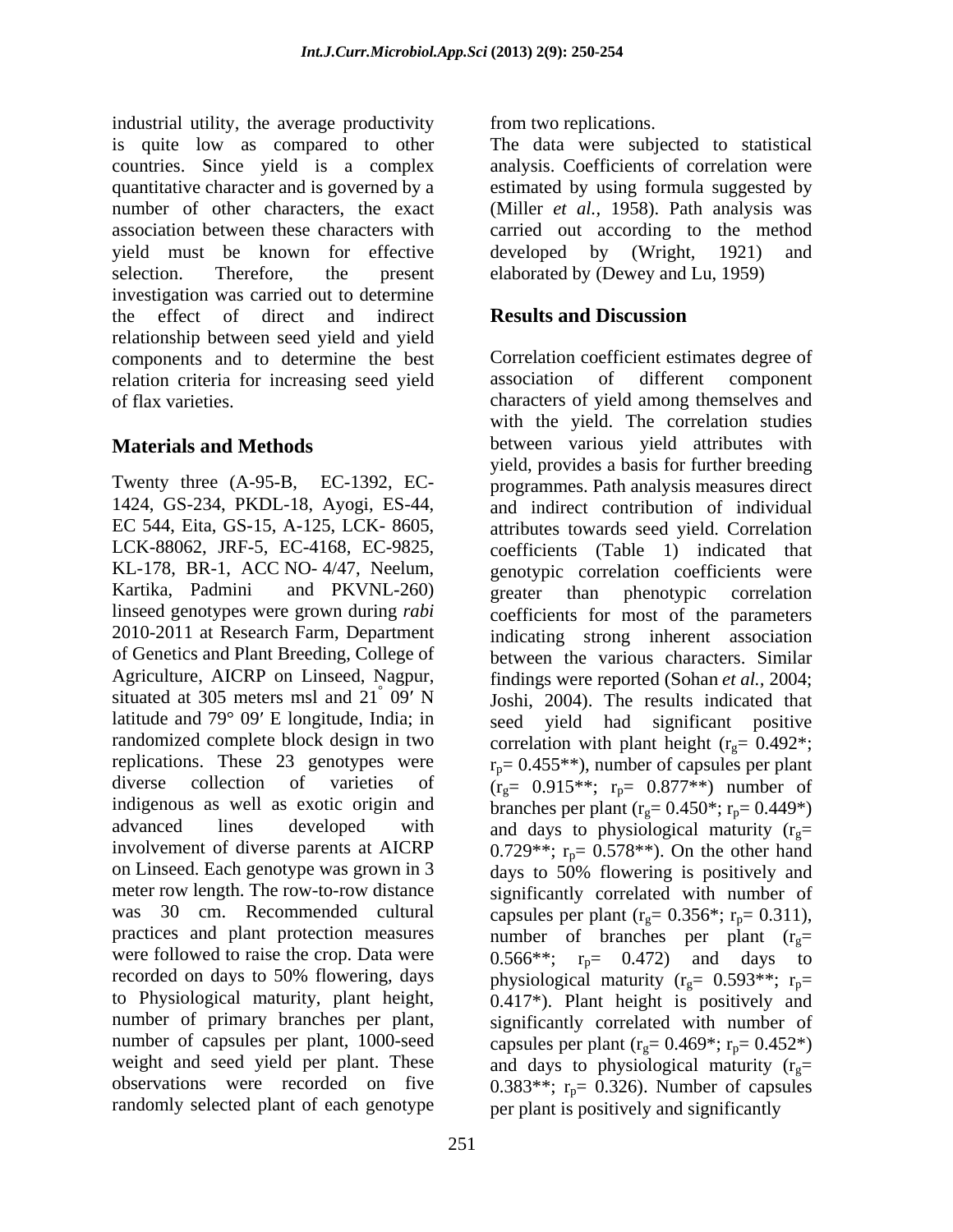**Table.1** Genotypic and Phenotypic correlation coefficients between different traits in linseed Note:  $X_1$ - Days to flowering  $X_2$ -Plant height (cm)  $X_3$ -Number of capsules per plant  $X_4$ -Branches per plant  $X_5$ -Days to physiological maturity  $X_6$ -1000 seed weight  $X_7$ -Yield per plant that the contract of the contract of the contract of the contract of the contract of the contract of the contract of the contract of the contract of the contract of the contract of the contract of the contract of the

|                            | No of characters | $X_1$ | $X_2$ | $X_3$    | $\rm X$   | $\mathbf{A}$ 5 | $\Lambda$ 6 | $X_7$      |
|----------------------------|------------------|-------|-------|----------|-----------|----------------|-------------|------------|
| $X_1$                      | $r_{\rm p}$      | 1.000 | 0.270 | 0.311    | 0.472     | $0.417*$       | $-0.128$    | 0.148      |
|                            |                  |       | 0.338 | $0.356*$ | $0.566**$ | $0.593**$      | $-0.169$    | 0.157      |
| $X_2$                      |                  |       | 1.000 | $0.452*$ | 0.093     | 0.326          | 0.00        | $0.455*$   |
|                            |                  |       | 1.000 | $0.469*$ | 0.083     | $0.383**$      | 0.028       | $0.492**$  |
| $X_3$                      |                  |       |       | 1.000    | $0.606**$ | $0.695**$      | $-0.129$    | $0.877**$  |
|                            |                  |       |       | 1.000    | $0.616**$ | $0.838**$      | $-0.135$    | $0.915**$  |
| $X_4$<br><u>experience</u> |                  |       |       |          | 1.000     | $0.571**$      | $-0.200$    | $0.449*$   |
|                            | $\overline{a}$   |       |       |          | 1.000     | $0.760**$      | $-0.212$    | $0.450*$   |
| $X_5$                      | 1 <sub>n</sub>   |       |       |          |           | 1.000          | $-0.194$    | $0.578**$  |
|                            |                  |       |       |          |           | 1.000          | $-0.239$    | $10.729**$ |
| $X_6$                      |                  |       |       |          |           |                | 1.000       | 0.031      |
|                            |                  |       |       |          |           |                | 1.000       | 0.055      |
| $X_7$                      |                  |       |       |          |           |                |             | 1.000      |
|                            |                  |       |       |          |           |                |             | 1.000      |

**Table.2** Direct (diagonal) and indirect effects of yield components on seed yield per plant at genotypic and phenotypic level

|                                           | No of      | $\mathbf{x}$<br>$X_1$ | $X_2$    | $\Lambda$ 3 | $\Lambda_4$ | $X_5$    | $X_6$    | Correlation |
|-------------------------------------------|------------|-----------------------|----------|-------------|-------------|----------|----------|-------------|
|                                           | characters |                       |          |             |             |          |          | values      |
| $X_1$                                     | PP         | $-0.131$              | $-0.035$ | $-0.041$    | $-0.062$    | $-0.054$ | 0.016    | 0.148       |
|                                           | GP         | $-0.240$              | $-0.081$ | $-0.085$    | $-0.136$    | $-0.142$ | 0.040    | 0.157       |
| $X_2$                                     | PP         | 0.021                 | $-0.077$ | 0.035       | 0.007       | 0.025    | 0.001    | $0.455*$    |
|                                           | <b>GP</b>  | 0.032                 | 0.094    | 0.044       | 0.007       | 0.036    | 0.002    | $0.492**$   |
| $X_3$                                     | PP         | 0.281                 | 0.408    | 0.903       | 0.547       | 0.628    | $-0.116$ | $0.877**$   |
|                                           | <b>GP</b>  | 0.292                 | 0.385    | 0.820       | 0.506       | 0.687    | $-0.110$ | $0.915**$   |
| $X_4$                                     | PP         | $-0.014$              | $-0.002$ | $-0.081$    | $-0.030$    | $-0.017$ | 0.004    | $0.449*$    |
|                                           | GP         | $-0.045$              | $-0.006$ | $-0.049$    | $-0.080$    | $-0.061$ | 0.017    | $0.450*$    |
| $X_5$                                     | PP         | 0.009                 | 0.007    | 0.015       | 0.001       | 0.022    | $-0.004$ | $0.578**$   |
|                                           | <b>GP</b>  | 0.147                 | 0.095    | 0.208       | 0.189       | 0.248    | $-0.059$ | $0.729**$   |
| $X_6$                                     | PP         | $-0.016$              | 0.00     | $-0.016$    | $-0.025$    | $-0.025$ | 0.129    | 0.031       |
|                                           | GP         | $-0.028$              | 0.004    | $-0.022$    | $-0.035$    | $-0.039$ | 0.164    | 0.055       |
| R square: 0.8122; Residual effect: 0.4334 |            |                       |          |             |             |          |          |             |

Note:  $X_1$ - Days to flowering;  $X_2$ -Plant height (cm);  $X_3$ -Number of capsules per plant;  $X_4$ -Branches per plant;  $X_5$ -Days to physiological maturity;  $X_6$ -1000 seed weight;  $X_7$ -Yield per plant. Figure in bold letter indicates direct effects. \* Significant at 5% probability level, \*\* Significant at 1% probability level. GP and PP indicates genotypic path and phenotypic path respectively.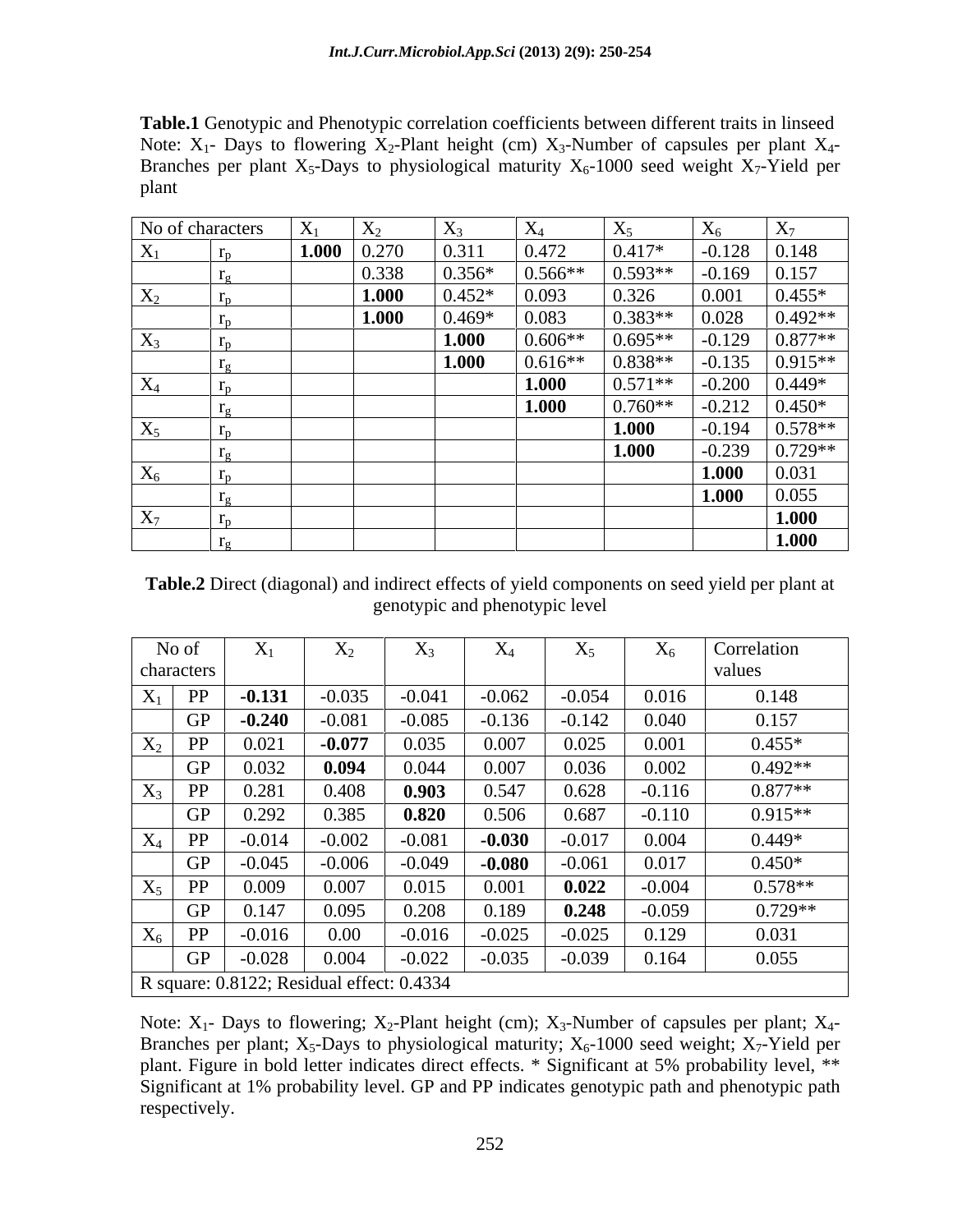correlated with number of branches per plant (r<sub>g</sub>=  $0.616**$ ; r<sub>p</sub>=  $0.606**$ ) and days<br>to physiological maturity (r<sub>g</sub>=  $0.838**$ ; r<sub>p</sub>= to physiological maturity ( $r_g = 0.838**; r_p = 0.385; r_p = 0.408$ ), days to physiological 0.695<sup>\*\*</sup>). Number of branches per plant is maturity ( $r_g$  = 0.687;  $r_p$  = 0.628) and positively and significantly correlated with mumber of branches per plant  $(r<sub>g</sub>= 0.506;$ days to physiological maturity ( $r_g$ =  $r_p$ = 0.547) indicating that number of 0.760\*\*;  $r_p = 0.571**$ ). Hence, seed yield per plant can be increased by increasing increasing these characters which plant height, number of capsules per plant, number of branches per plant and days to plant. These findings are in agreement physiological maturity. The results are in with (Pal *et al.,* 2000; Deepak and Rao, agreement with (Pal *et al.,* 2000; Naik and 2011; Vikas and Nandan, 2013; Yadav, Satapathy. 2002; Vardhan and Rao. 2006; Deepak and Rao, 2011; Vikas and Nandan, 2013). **References** 

Yield is the resultant product of various Chimurkar H C., S. P. Prema M. Patil S morphological, physiological and and Manpure. P. 2001. Combining biological components. Phenotypic and genotypic correlation coefficients between yield and the yield components provide  $78-85$ . information on their relative importance in Deepak, G. and S. S. Rao. 2011. determining the yield. Path coefficient Association Analysis for Yield and its analysis measures the direct effect of Characters in Linseed (Linum variable upon another and permits the separation of the correlation coefficients  $2(2)$ : 258-260. into components of direct and indirect Dewey, D. R. and K. H. Lu . 1959. A effects. Information on the variability and correlation and path coefficient correlation studies among the economic analysis of components of crested traits of the crop is of great value to plant breeders. It will not only, help to 57:515-518. understand the desirable and undesirable Joshi P K. 2004. Breeding behaviour and relationship of economic traits but also help in assessing the scope of component in linseed (*Linum* simultaneous improvement of two or more *usitatissimum* L.). Ph. D. Thesis attributes. Association of various traits with seed yield per plant was partitioned in to direct and indirect effects (Table 2) as Miller, P. A., J. C. Williams, H. F. suggested by Dewey and Lu (1959) and Robinson and Comstock,R.E. 1958. Wright (1921). Number of capsuls per plant had high direct effect  $(>0.3)$  on seed yield per plant  $(r_g= 0.820; r_p= 0.903)$  J. 50 : 126-131. indicating that it had a high association Naik, B. S. and P. C. Satapathy. 2002. with seed yield per plant and selection for Selection strategy for improvement of these characters would lead to increase the seed yield in late sown linseed. Res. on yield. Number of capsules per plant also

exhibited high  $(>0.3)$  indirect effects on seed yield per plant via plant height ( $r_g$ = capsules per plant can be increased by increasing these characters which indirectly increases the seed yield per 2001; Chimurkar *et al.,* 2001).

# **References**

- ability study in linseed (*Linum usitatissimum* L*.).* J.Soils Crop. 11(1): 78-85.
- Characters in Linseed (*Linum usitatissimum* L.). Res. J. Agricult. Sci. 2(2): 258-260.
- correlation and path coefficient wheat grass seed production. Agro. J., 57 : 515-518.
- association analysis for yield and yield component in linseed (*Linum usitatissimum* L.). Ph. D. Thesis submitted to IGKV, Raipur, Chhattisgarh.
- Estimates of genotypic variances and co-variances in upland cotton. Agron. J. 50 : 126-131.
- Crops. 3(3) : 599-605.